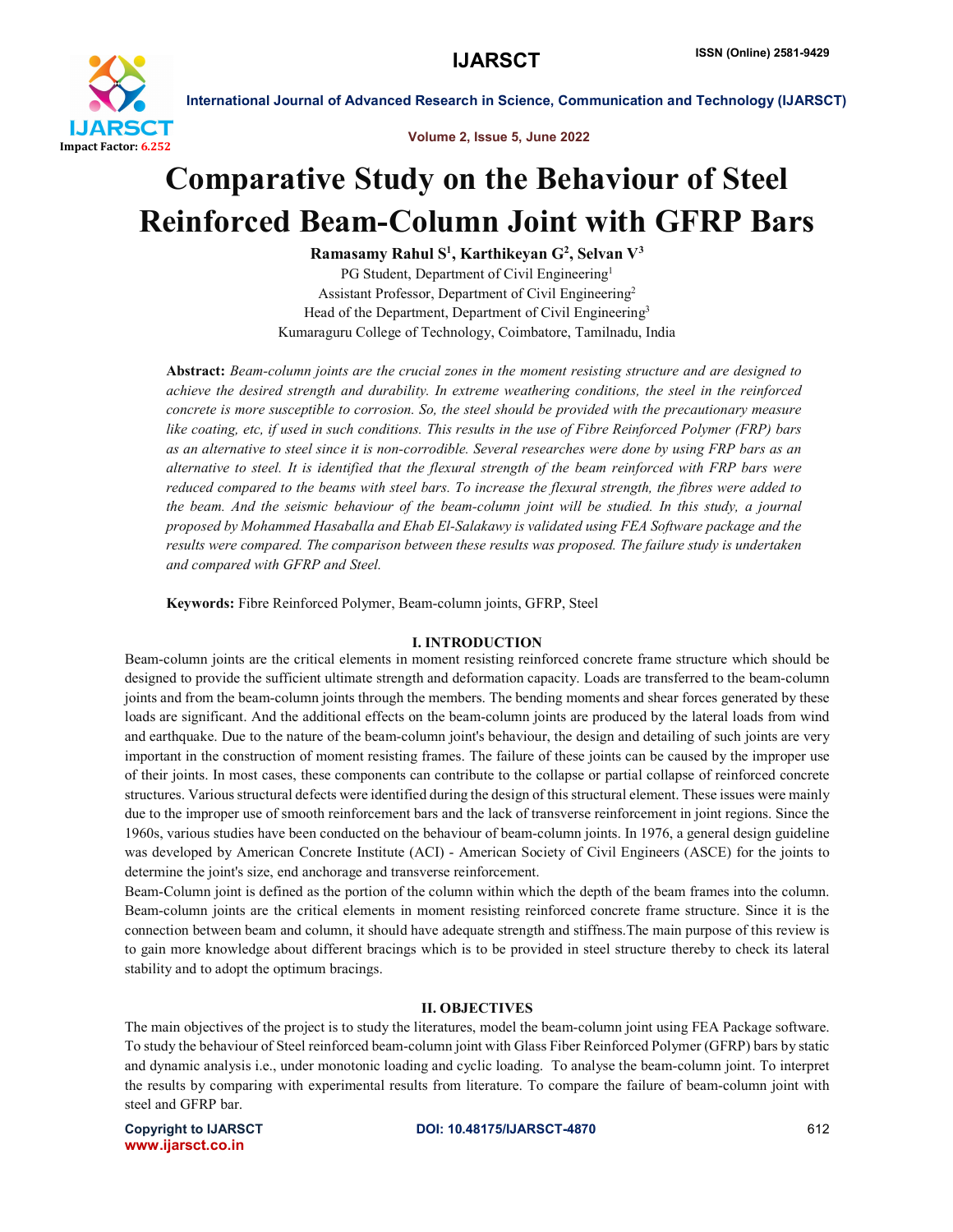

International Journal of Advanced Research in Science, Communication and Technology (IJARSCT)

#### Volume 2, Issue 5, June 2022

#### III. VALIDATION FOR GFRP BARS

The beam-column joint is modelled using FEA software package. FEA software package is a finite element analysis environment that provides a simple, consistent interface for creating, submitting, monitoring, and evaluating results from Standard and Explicit simulations. It is divided into modules, where each module defines a logical aspect of the modelling process: for example, defining the geometry, defining material properties, and generating a mesh. The beams and columns were modelled as a solid element. The reinforcement for the beam and column is modelled as a reinforcement element. The stirrups are also modelled as a reinforcement element. The reinforcements were assembled separately.

The material properties are assigned for concrete and GFRP as per the experiment journal proposed by Mohammed Hasaballa and Ehab El-Salakawy.



Beam and Column Reinforcement Details Reinforcement Details – Beam (350x450 mm) Main Reinforcement – 5 No of 16 mm Día  $\omega$  top and bottom Stirrup – 12 mm Día  $\omega$  100 mm spacing Column (400x350 mm) Main Reinforcement – 12 No of 16 mm Día Stirrup – 12 mm Día @ 90 mm spacing

## IV. MODELLING AND DEFORMATION



Beam and Column Modelling and Deformation results

| V. VALIDATION RESULTS |                   |                     |
|-----------------------|-------------------|---------------------|
|                       | <b>EXPERIMENT</b> | <b>FEA SOFTWARE</b> |
| <b>MAXIMUM LOAD</b>   | 133.71 kN         | 140 kN              |

www.ijarsct.co.in

#### Copyright to IJARSCT DOI: 10.48175/IJARSCT-4870 613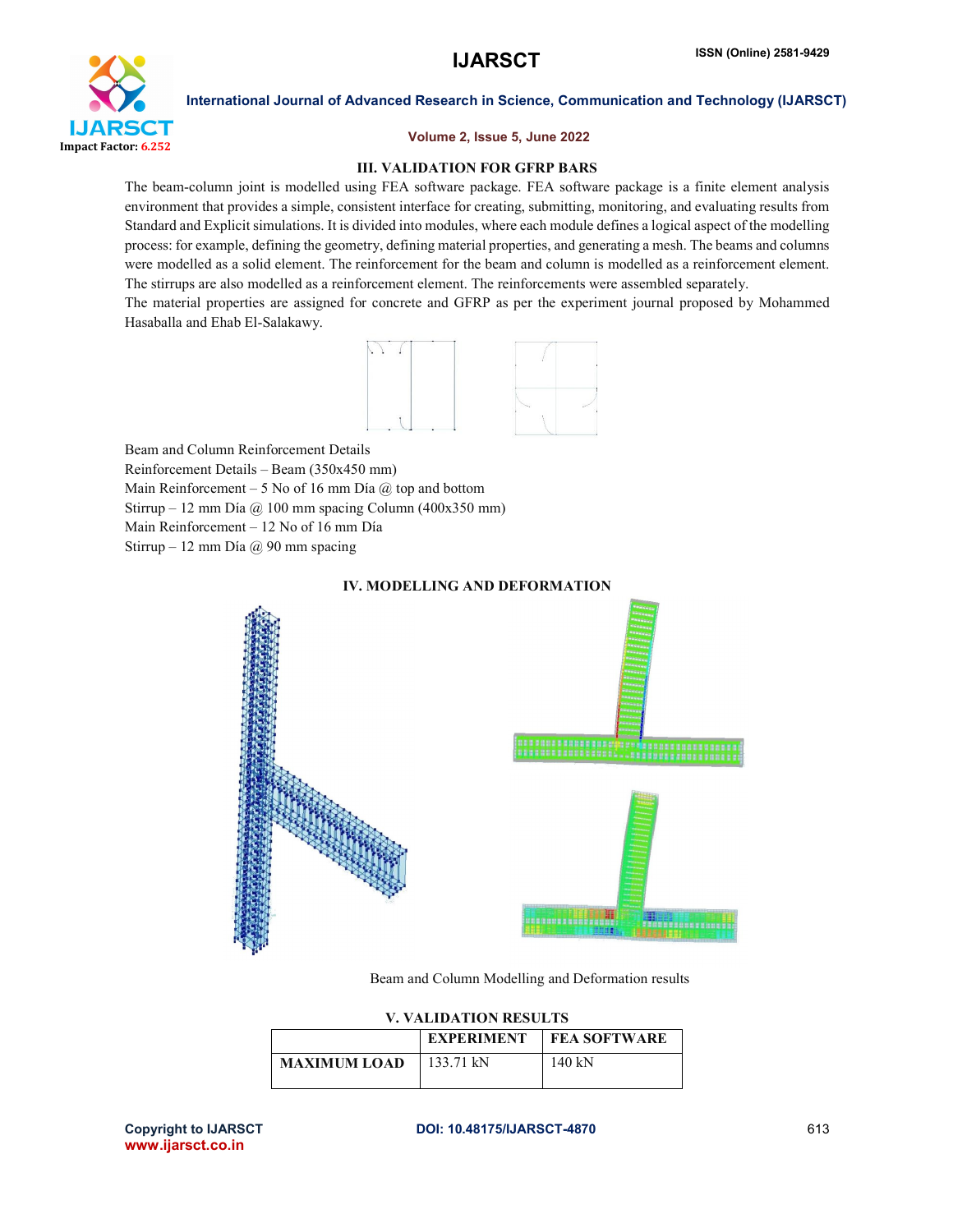

# **IJARSCT** Impact Factor: 6.252

International Journal of Advanced Research in Science, Communication and Technology (IJARSCT)

Volume 2, Issue 5, June 2022



Graph Results

#### VI. FAILURE STUDY

| <b>Failure Case</b>                | Type of Failure                                                  | Fails after |
|------------------------------------|------------------------------------------------------------------|-------------|
| Beam column joint with GFRP Bar    | Formation of plastic hinge in beam and<br>Shear failure in joint | $108.26$ mm |
| Beam Column joint with Steel       | Formation of plastic hinge                                       | 30.35 mm    |
| Beam with GFRP & Column with Steel | Formation of plastic hinge                                       | 50.26 mm    |
| Beam with Steel & Column with GFRP | Formation of plastic hinge in beam and<br>Shear failure in joint | $96.61$ mm  |

#### VII. CONCLUSION

The following conclusions have been drawn based on the results obtained from present study,

- 1. The concept of using GFRP Bars is one of the advantageous concepts which can be used to strengthen the structures thereby resisting the corrosion.
- 2. The ultimate load carrying capacity in the positive drift obtained from FEA Software package is increased by 6%, when compared with experimental values.
- 3. Similarly, the ultimate load carrying capacity in the negative drift is increased by 3.42% when compared with experimental results.
- 4. The average ultimate load from analytical results is increased by 0.8% when compared with that of experiment.
- 5. From load-lateral drift response, it is evidenced that the beam-column joints can withstand drift ratio of 6% (deformation up to 105 mm) without any failure.
- 6. In Comparison to failure models, the hybrid model of column with GFRP Bar and Beam with Steel can be preferred where a model with GFRP is not possible as model with steel fails at smaller deformation than hybrid model.

### **REFERENCES**

- [1]. Mohamed Hasaballa, Ehab El-Salakawy (2016), 'Shear capacity of exterior beam-column joints reinforced with GFRP bars and stirrups', Journal of composites for construction.
- [2]. Ramachandra Murthy A , Pukazhendhi DM, Vishnuvardhan S, Saravanan M, Gandhi P (2020), 'Performance of concrete beams reinforced with GFRP bars under monotonic loading', Structures, Vol. 27, pp. 1274–1288.

www.ijarsct.co.in

Copyright to IJARSCT DOI: 10.48175/IJARSCT-4870 614